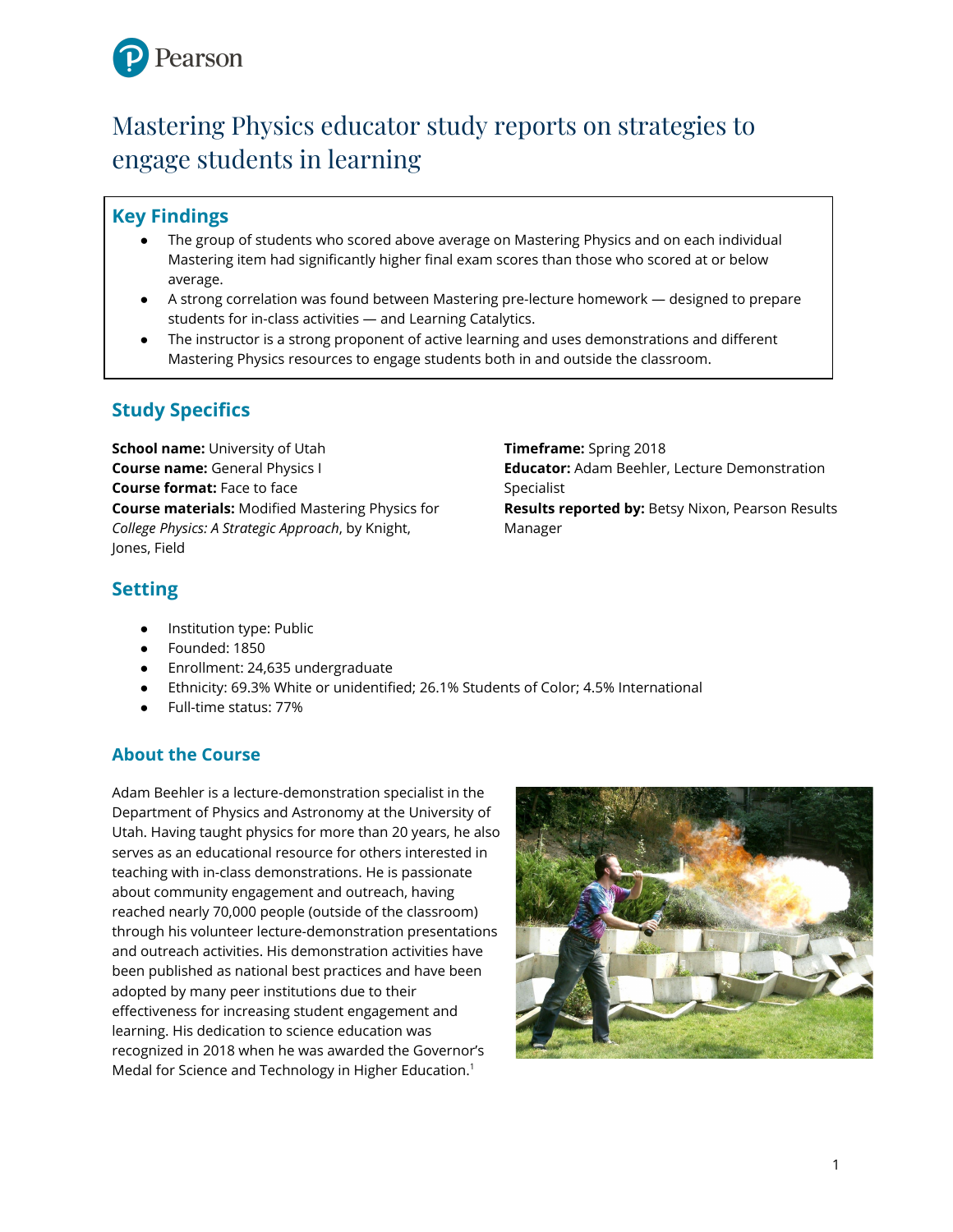

Beehler rotates teaching a physics survey course and algebra- and calculus-based physics courses. In Spring 2018, he taught General Physics I (Gen Phys I), the first in a two-course algebra-based sequence taken by Life Science majors.

Gen Phys I is a study of motion and heat. The course includes one-dimensional and two-dimensional kinematics, Newton's three laws of motion, circular motion, work and energy, momentum, rotational kinematics and dynamics, periodic motion, the three laws of Thermodynamics, temperature, and heat transfer. There are two lectures and two recitations weekly, and the majority of students intend to enter medicine, dentistry, pharmacy, humanities, or the behavioral and social sciences. Students may register for a concurrent lab, but it is not required for all programs. Students must have a math prerequisite of basic algebra and trigonometry.

## **Challenges and Goals**

Beehler focuses on how things work in his physics courses. He says, "My classes are ultimately about learning how to find answers for oneself by developing an understanding of the basic physical principles that underlie the world around us. I encourage students to learn how to critically think and apply general physical laws to specific phenomena. Demonstrations of many of the phenomena are performed in class. Physical and conceptual understanding are emphasized rather than memorization."

Beehler's teaching philosophy focuses on thinking about the physical aspects of nature, not just about facts, and helping students develop critical thinking and reasoning skills is an important aspect of that. He says the biggest course challenge is that students do not have good study habits and time management skills, which are needed because they are still learning how to do well in college and often have other competing commitments.

To help students develop better habits and time management, Beehler emphasizes to students that they will spend a lot of time outside of class contemplating and understanding the concepts, because simply regurgitating information on assignments and exams doesn't work. The homework assignments can take several hours to complete, but course credit has been set accordingly. He also tells students to do homework assignments as soon as they are available, not right before they are due, and to remember that homework is designed for learning, so they will likely struggle when working through new concepts.

Beehler used Mastering™ Physics in a conceptual physics course in the past and decided to adopt it for Gen Phys I in Spring 2018. He wanted to incorporate more active learning into the course and felt Mastering would facilitate that goal.

## **Implementation**

For Spring 2018, the Gen Phys I course included the following course components:

**In-class activities:** Class time focused on the topics and principles introduced in the textbook and pre-lecture assignments. Rather than lecture, Beehler used demonstrations, class discussions, and other activities. He emphasized the importance of attending class to students because much of the information they were exposed to may not have been covered in the text, and class activities helped them develop a conceptual understanding. To encourage class attendance, Beehler sometimes included class content on the exams and sometimes administered unannounced quizzes during class based on the pre-lecture homework.

**Discussion sections:** Teaching Assistants (TAs) and Learning Assistants (LAs) held weekly discussion sections. Students worked on graded discussion group assignments and quizzes and had support during the session if questions arose. Attendance was required to receive credit.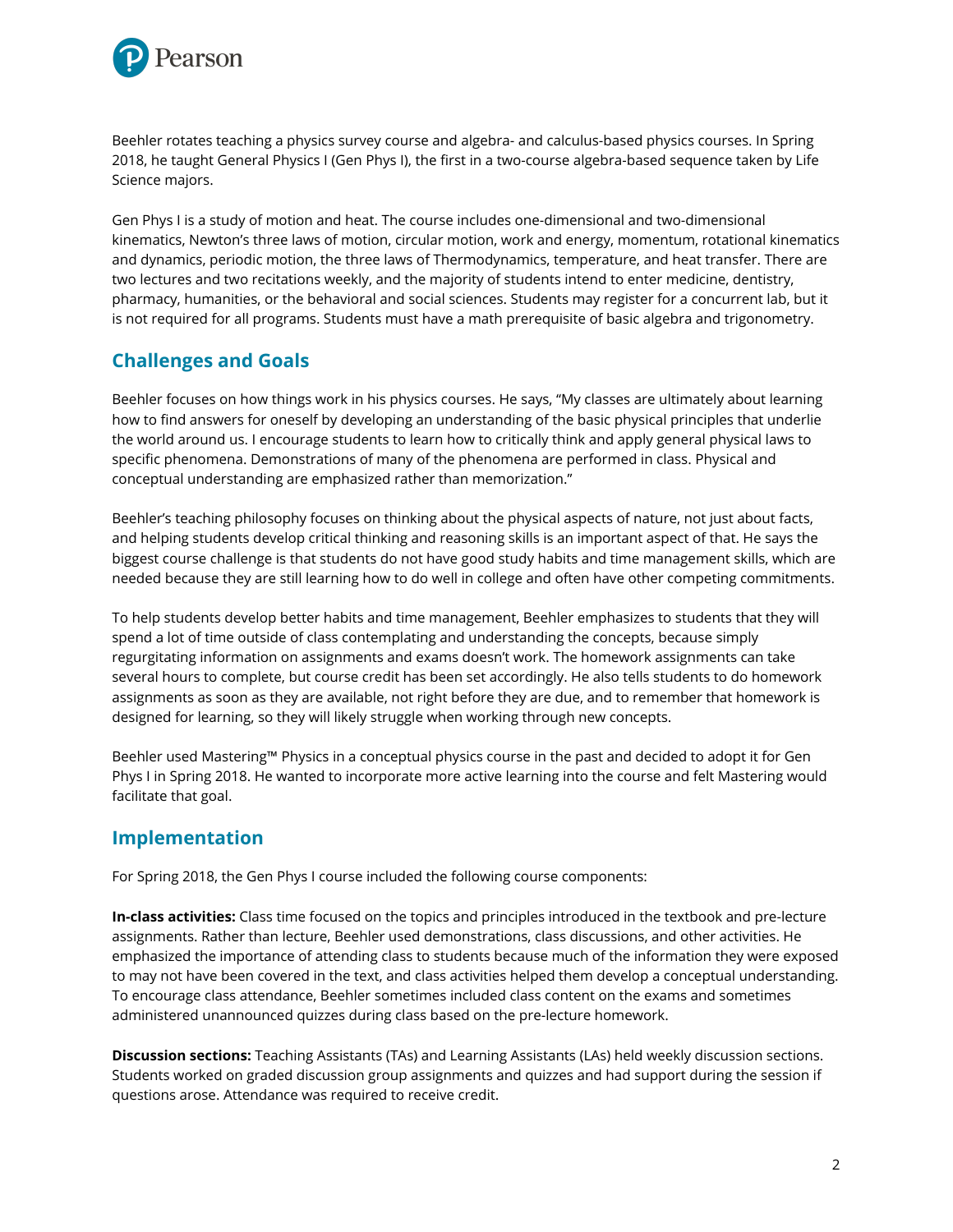

**Mastering Physics (MP):** For Spring 2018, Beehler used Modified Mastering Physics integrated with the University's Learning Management System, Canvas. Because he felt it was important for students to have diverse resources, he utilized many different resources within MP, both required for credit and optional for extra credit. In addition, he made remediation resources available to students and encouraged them to utilize those resources as needed. The MP resources he used included:

- **Dynamic Study Modules (DSM) math skills:** Students were provided three optional DSM math skills assignments to ensure they had the math skills needed to do well in the course.
- **Primer:** The required Physics Primer contained tutorial problems designed to refresh students' math skills in the context of physics and prepare them for success in the course.
- **Pre-lecture homework:** The required, for-credit pre-lecture assignments were designed to encourage students to come to class prepared with an understanding of concepts that were to be presented in class. They were due before the lecture, and the lowest pre-lecture homework score was dropped at the end of the semester. The assignments were comprised of mainly videos and reading questions introducing the concepts, and the content covered one to two chapters per week. Beehler reviewed the diagnostics prior to class to better understand what concepts students were confused about or needed further clarification.
- **Chapter homework:** The required, for-credit MP chapter homework was designed to provide students with practice to develop their understanding of the course concepts and included qualitative and quantitative questions involving the application of physics concepts. Beehler selected problems that required critical thinking, not just math. Homework was due the weekend after the lecture in which the material was covered. Students were allowed multiple attempts but received a deduction for wrong answers and could earn partial credit. The items included both activity questions and problems, and the lowest assignment score was dropped at the end of the semester.
- **Dynamic Study Modules (DSMs):** The DSMs were required for credit and due before the exam. They were assigned to help students study and assess their understanding of course concepts and to help students review for exams.
- **Adaptive Follow-Up (AFU):** The AFU assignments were optional for extra credit and were generated based on each student's performance on the MP chapter homework.
- **Learning Catalytics (LC):** LC is an interactive, student response tool that uses mobile devices (such as smartphones, tablets, and/or laptops) and is accessed via MP. LC was used for in-class activities, and students earned 80% for participation and 20% for correctness. The goal of incorporating LC activities during class is for learning rather than assessment.

**Quizzes**: A weekly paper-and-pencil quiz was administered in the discussion sections and served as an inventory check to ensure that students understood the fundamental concepts. The first part of the quiz was taken individually, and the second part of the quiz was taken in groups.

**Midterm exams**: Four paper-and-pencil midterm exams were administered with questions similar to the type students completed in the MP homework, discussion sections, or as seen in the textbook. The lowest midterm exam score was dropped. Students could use one reference sheet during the midterm exams and a calculator. Students could choose to earn extra credit on midterm exams by correcting certain missed problems for the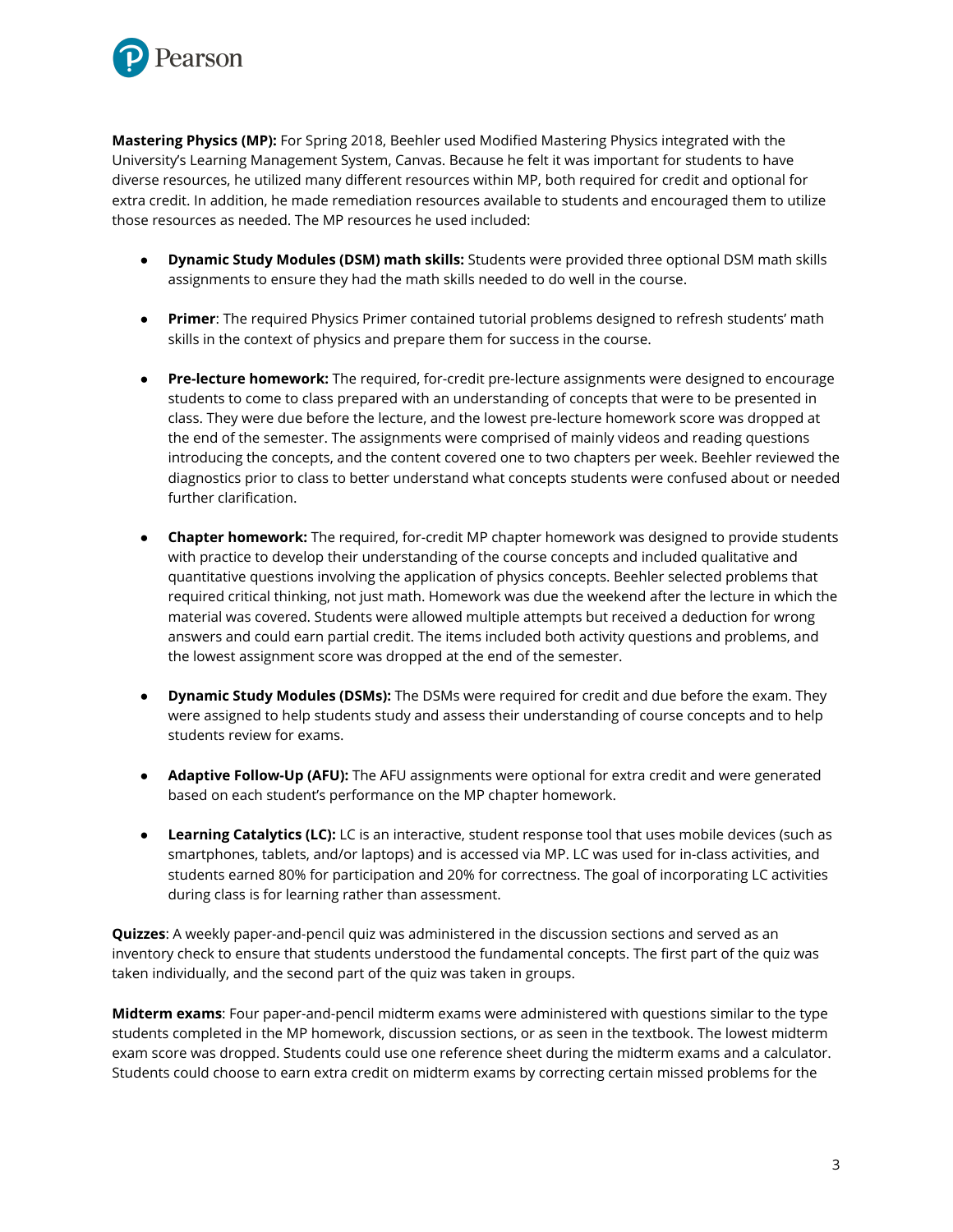

first three exams. The midterm exam corrections were due approximately one week after the graded exam was returned.

**Final exam**: A comprehensive paper-and-pencil final exam was administered that was similar to the midterm exams but included more questions and problems. Student could use one reference sheet and a calculator during the exam, but no corrections were permitted after the exam was completed.

### **Assessments**

- 31% Midterms (4)
- 14% MP chapter homework
- 10% Final exam
- 9% Quizzes
- 9% Learning Catalytics
- 9% MP Pre-lecture homework
- 9% MP Dynamic Study Modules
- 9% Discussion group assignments

## **Results and Data**

Because Beehler wanted to emphasize learning, he provided multiple types of assignments in Mastering and made MP worth 41% of the course grade. To understand the impact, the following analysis was conducted. The average score for each Mastering item and the overall MP average were calculated. Students were then grouped either above the MP class average or at or below the average. Figure 1 and table 1 show that the group of students earning above average scores on each MP item had a significantly higher final exam average than the group of students who scored at or below the MP class average. A two-tail *t*-test was used to calculate significance at *p*<.05.



#### **Final exam average based on Mastering Physics item average**

Figure 1. (*N*=130) Class Average Shown in Parentheses; For Significance and *n*-count Breakdown, See Table 2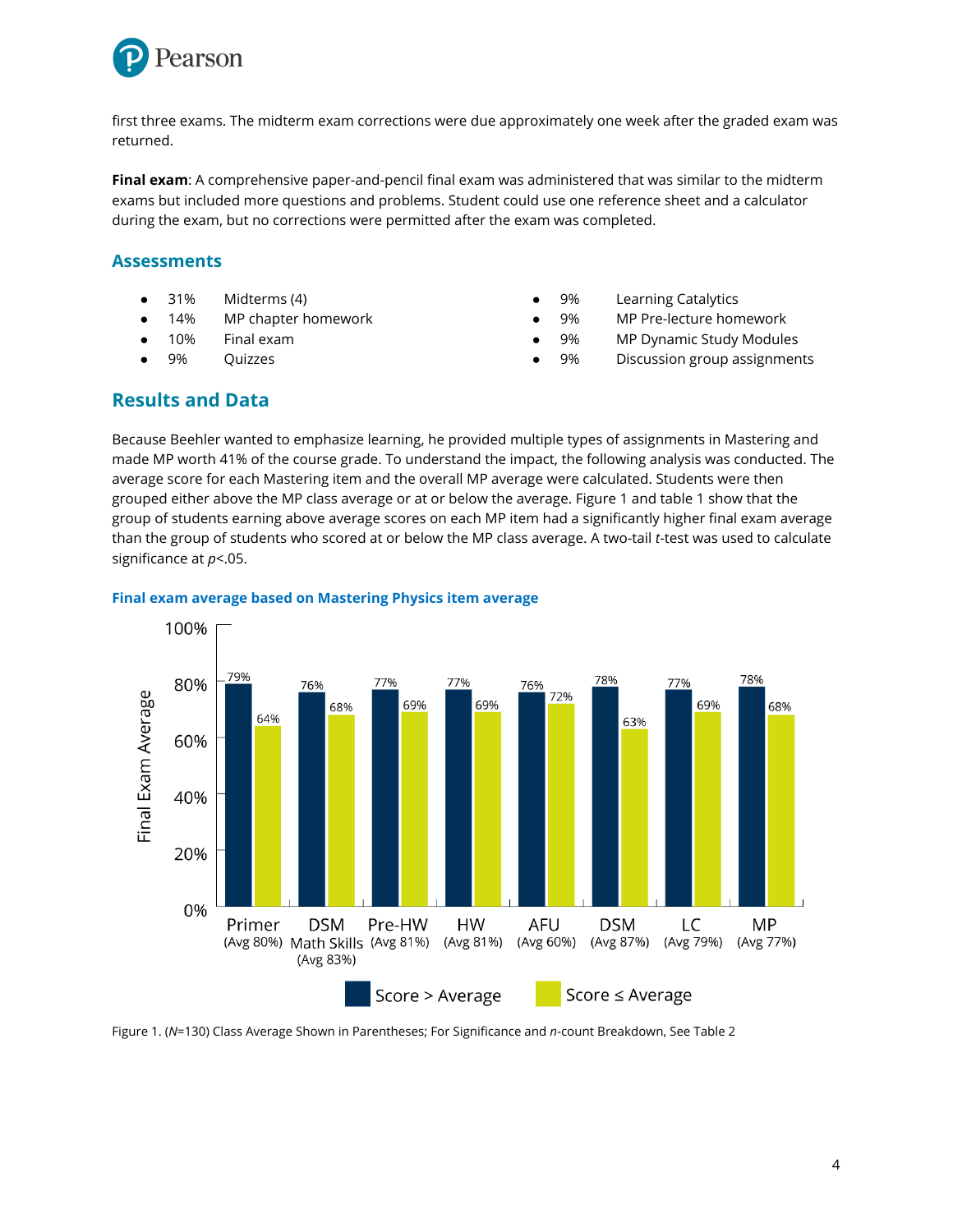

|                  | Primer | <b>DSM</b><br>Math<br><b>Skills</b> | Pre-HW | <b>HW</b> | <b>AFU</b> | <b>DSM</b> | LC  | Overall<br>МP |
|------------------|--------|-------------------------------------|--------|-----------|------------|------------|-----|---------------|
| Significant      | Yes    | Yes                                 | Yes    | Yes       | Yes        | Yes        | Yes | Yes           |
| $n >$ Average    | 89     | 99                                  | 83     | 87        | 69         | 97         | 85  | 84            |
| $n \leq$ Average | 41     | 31                                  | 47     | 43        | 61         | 33         | 45  | 46            |

Table 1. Significance and *n*-count for Figure 1

Beehler assigned MP pre-lecture homework with the goal of holding students accountable for coming to class prepared. To understand the impact of the pre-lecture homework, a correlation analysis was done looking at the MP pre-lecture homework and Learning Catalytics, which was used to answer questions for the in-class activities. Correlations do not imply causation but instead measure the strength of a relationship between two variables, where *r* is the correlation coefficient. The closer the *r*-value is to 1.0, the stronger the correlation. Figure 2 shows a strong correlation with *r*=0.60, and it is significant at *p*<.05.



#### **Correlation of Mastering Physics pre-lecture homework to Learning Catalytics**

Figure 2. (*n*=130)

## **The Student Experience**

Beehler says that he loves physics and loves sharing it, and it seems his students are learning and enjoying the environment he has created. One student provided feedback on [www.RateMyProfessors.com](http://www.ratemyprofessors.com/) about this course and noted that there is lots of homework, but said "…easily one of my favorite professors at the U[tah]. If you want to actually learn physics, he's the one! Physics is no easy topic to teach but [Beehler] masters the art of breaking it down in a way that is extremely easy to understand. I'd HIGHLY recommend taking his class!"<sup>2</sup>